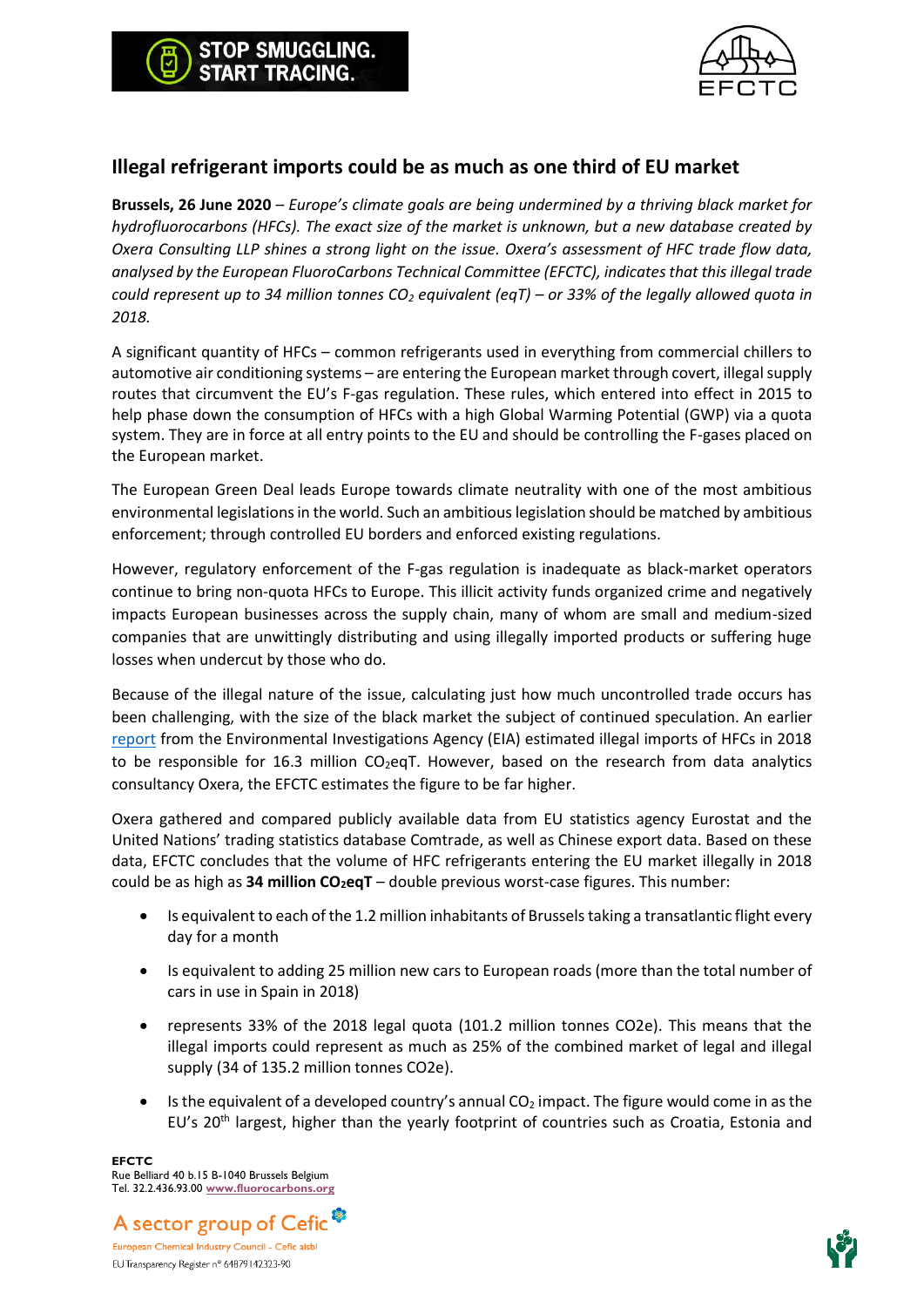## **STOP SMUGGLING. START TRACING.**



Cyprus, if the global warming potential of illegal HFCs were measured alongside the 27 EU Member States.

"While we have no way of knowing the exact size of the HFC black market since illegal trade is not reported officially anywhere, this new analysis reveals a robust indication of the scale of the problem. Illegal HFC trade could be even more alarming than previous worst-case estimates," said Daniel Martinez-Valle, CEO of Orbia, parent company of EFCTC member Koura Global. "With a further reduction of the quota coming up in January 2021, we are calling for a better enforcement of the Fgas regulation to help stem the flow of illegal imports into Europe."

While the scale of the problem is clearly significant, EFCTC believes it can be fixed through stricter enforcement at the EU and Member State level, tighter border controls, cooperation and use of common infrastructure to support better tracking and tracing of HFC imports, and greater awareness of the issue across the entire supply chain.

The analysis revealed two major trade flows that could be hiding illegal imports:

Firstly, Oxera data revealed a **gap of 19 million CO2eqT in 2018 between the reported exports from China to the EU and the official EU reports on imports from China.** This discrepancy could be feeding a thriving black market in HFCs and coincides with a tightening of the allowable HFC quota in 2018.

Secondly, Oxera identified a 40% increase in HFC exports from China to EU neighbouring countries**<sup>1</sup>** between 2016 and 2018, accelerating steeply in 2018 at the same time as the quota was tightened. An analysis by EFCTC has shown that market growth does not account for this spectacular increase in imports<sup>2</sup> There is a **15 million CO2eqT excess in exports above those justified by market dynamics.**

Investigations into the trade routes of illegal imports of HFCs by the agency Kroll and public authorities have shown that HFCs frequently travel through these neighbouring countries on their way into the EU (read mor[e here\)](https://stopillegalcooling.eu/wp-content/uploads/Press-release-Kroll_final_EN.pdf).

Data investigations agency Kroll is in contact with member state authorities to build hard evidence of illegal HFC trade. Their research revealed shipments arrive through various ways including misdirected transhipments, quota abuse, open smuggling, and counterfeit products. Combined, Kroll has been able to build evidence of a total of at least 3,000 tonnes of HFCs (or 4.7 million CO<sub>2</sub>eqT).

The new EFCTC analysis based on the database created by Oxera isthe first to also quantify the impact of potential imports from the EU's neighbouring countries, which explains why previous figures could have gravely underestimated the size of the issue.

"The discrepancy between Chinese export numbers and Eurostat's recorded imports and the substantial increase in HFC imports into neighbouring countries are stark. Illegal HFC trade could be





<sup>1</sup> Albania, Armenia, Bosnia and Herzegovina, Georgia, Kazakhstan Macedonia, Moldova, Montenegro, Russian Federation, Serbia, Switzerland, Turkey, Ukraine

<sup>&</sup>lt;sup>2</sup> An analysis by the EFCTC of the growth rate in HFC-use in Turkey as documented by the United Nations Industrial Development Organization (UNIDO) survey on Alternatives to ODSs in Turkey shows only a 6.3% year over year growth from 2012 to 2018 (in CO2eqT). EFCTC have calculated that if the other NCs follow a similar domestic growth rate as the transition to HFCs in Turkey, the excess in imports from China into Neighbouring countries above those justified by domestic market dynamics in these countries is 15 M CO2eqT.